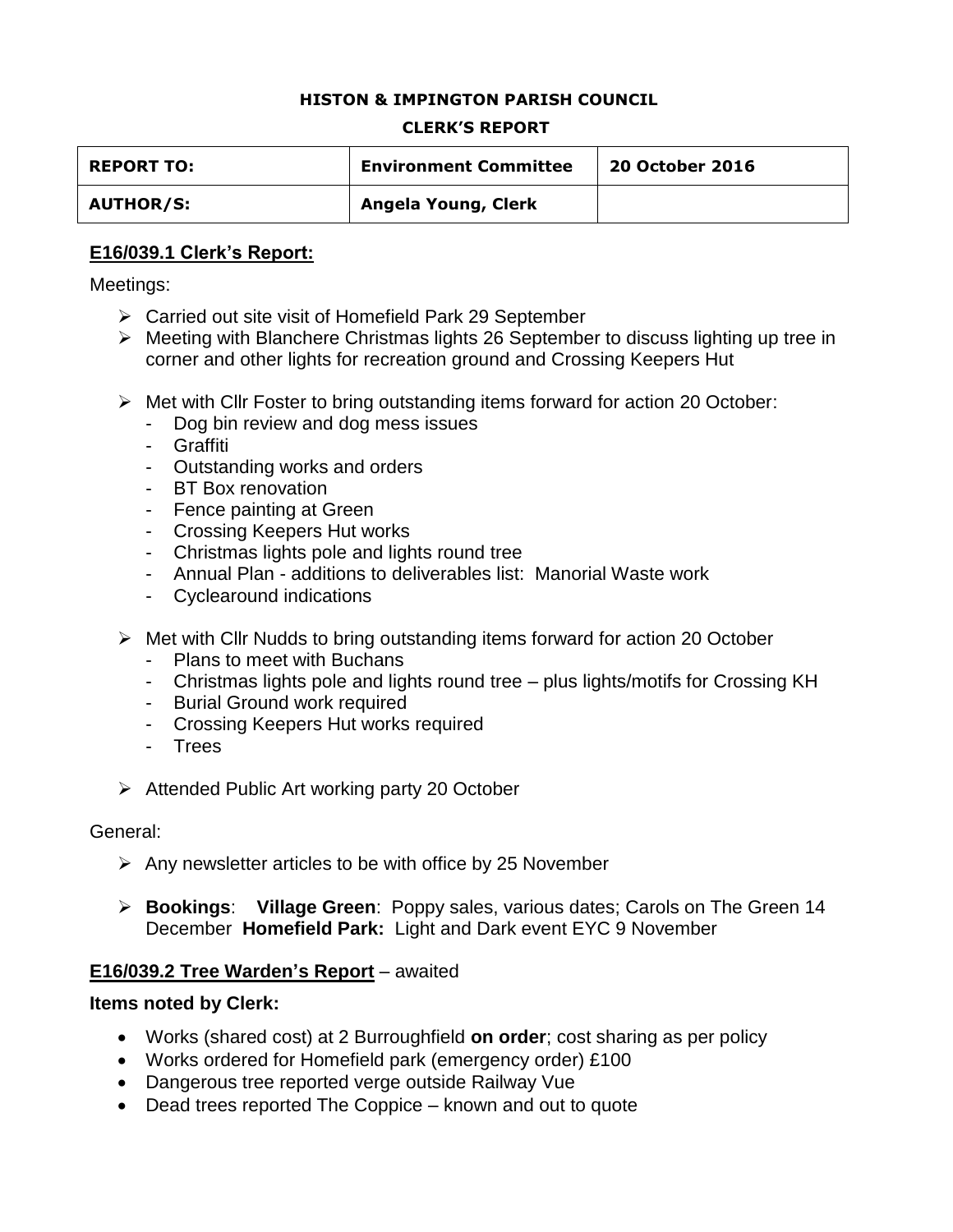- Tates Trees **awaiting confirmation of works** required on horse chestnut on Greentied in with planned works on pole for Christmas lights and heritage column replacement
- CCC advise they have no responsibility for trees backing onto 21 Parlour Close note these are not on parish and either
- Query over upkeep of community orchard at Merrington Place
- One set of quotes received for works required on trees in 5 areas **Tree Warden obtaining further quotes for comparison, expected w/c 24 October**
- SCDC Tree works application **consultations dealt with by Tree Warden**: 16 Percheron Close – fell blue cedar, reduce and shape silver birch; Burgoynes House, Burgoynes Road – fell sycamore, crown lift scycamores, fell birch, remove branch horse chestnut; 1 Milton Road, Impington – felling of 13 trees; Histon Manor 20 Park Lane – raise crowns and cut back canopy; Park Lane – fell 3 horse chestnuts; Histon Manor Park Lane – raise crowns and cut back canopy; 27 Station Road – reduce canopy holm oak; 10 Church Street – reduce height walnut, reduction oak, fell Lawson cypress, thin out mulberry trees, fell holly; 7 Oak Tree Way Histon - fell 2 limes

5 day notice order for works along Guided Busway – felling as dead or diseased

## **E16/039.3 Enviro.Vols representative Report** – awaited

### **Items noted by Clerk:**

 Various works continue including The Copse, Homefield Park. Useful historical information received via his imp chat

## **E16/039.4 Big Tidy Up / Road Adoption Report** – awaited

## **Items noted by Clerk:**

• Cllr Foster reports to office on all issues raised

## **E16/039.5 Rural Footpath Officer's Report** – awaited

## **Items noted by Clerk:**

- Complaints about mis-use of Rights of Way
- Receipt of Definitive Map of Public Rights of Way
- Details of recording new paths following request for process
- Cawcutts Lake informal discussions with Chivers Farms

## **E16/039.7 Public Art Working Party Report**

• Meeting held 20 October 2017 – notes attached

# **E16/039.8 Village Green Report**

- Brook Margins clearance scheduled for February 2017 –cost £327.25 (addition to existing contract)
- Comments re Fair rides for 2016 meeting with Whyatts 28 October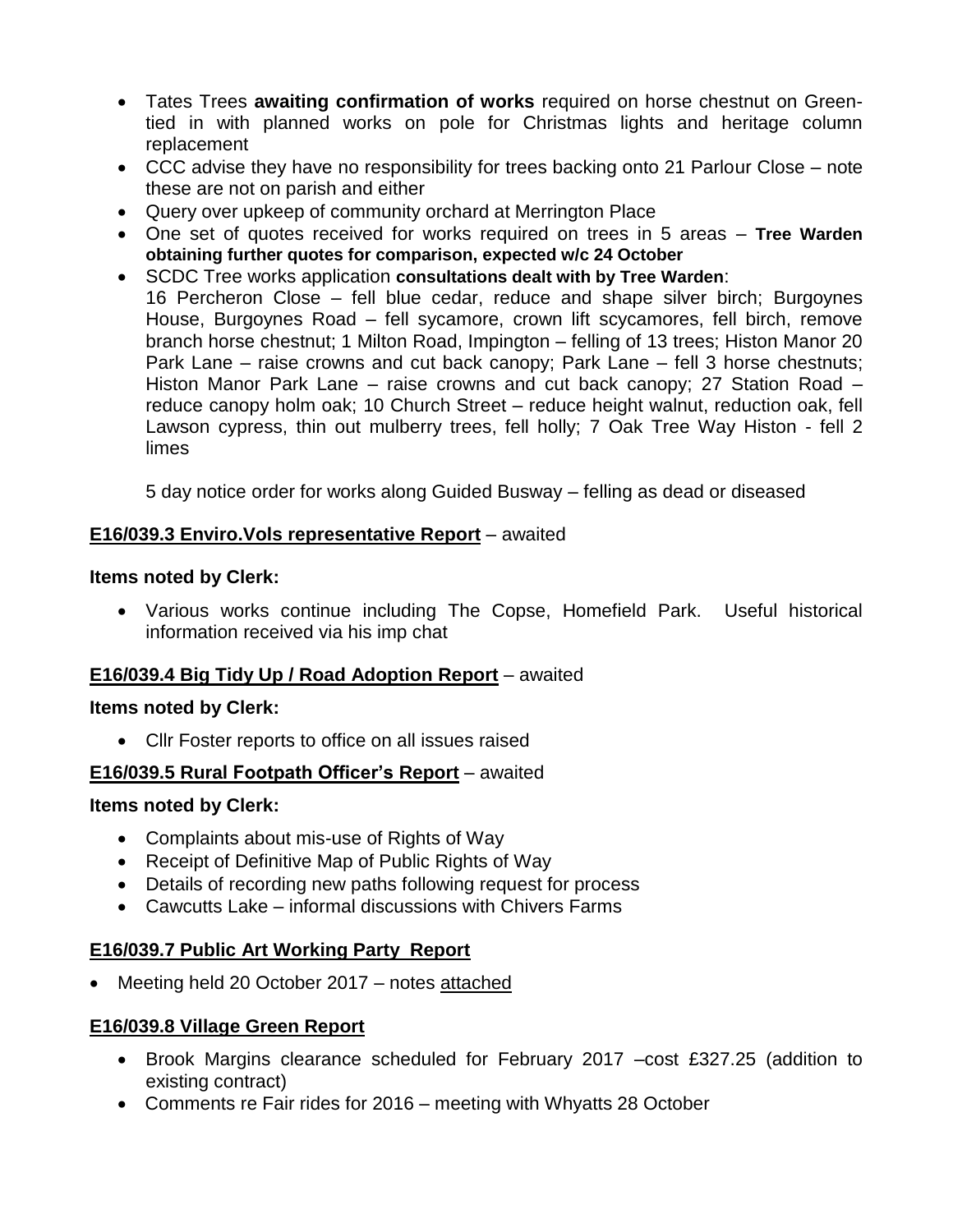## **E16/039.9 Open Spaces Report**

- Request from **Pinders Circus for hire** Tues 23 to Sun 26 March 2017
- New hires for Homefield Park
- New lock fitted at Homefield park due to damage
- Plans for maintenance work at Homefield Park
- Doctors Close issues with illegal use
- Mr Smith and Mr Hale working on renovations to selected street furniture
- WI have requested **permission to plant spring bulbs** in Nurse Fleets Garden. I have spoken to the original organiser who says the committee are no longer involved. Presumably the land belongs to Aqua, agent is Carter Jonas

### **E16/039.12 Processes for Calculation of 2017-18 Budgets**

- Review this year's figures and annual plan
- Consider deliverables and additions e.g. Manorial Waste plans
- **2 members to work with Clerk** during November to bring forward suggestions for next meeting
- Some other **new suggestions received**: Look at funding opportunities; innovative income streams – advertising charges?); additional seats; flowering baskets in central village

### **E16/040.2 Outstanding Works – quotes and updates:**

### **Quotes:**

 Following illegal siting of horse compound, fit gate to Doctors Close play area – **one quote received from preferred contractor** emergency work for small works - Site & Maintenance, to supply gate from stock – 2 options, wooden or metal gate

#### **Confirm works for delegation (budget set, agreement made to proceed)**:

- **Electricity/Xmas lights for Crossing Keepers Hut, Xmas lights for Green/tree**
- **Graffiti removal work – trial successful at £60 per hour**
- **BT Box – renovation 2 quotes to be considered (Public Art related)**

#### **Previously delegated to clerk:**

| <b>Works</b>                                      | <b>Spec</b>                                                                                              | <b>Status</b>                  | <b>Cost</b>    |
|---------------------------------------------------|----------------------------------------------------------------------------------------------------------|--------------------------------|----------------|
| Tree<br>works<br>and<br>surveys                   | All those identified as part of<br>$\bullet$<br>arbocultural reports<br>(Haydens)                        | Quotes awaited<br>With PJN     |                |
| Delegated to clerk<br>and PJN if<br>within budget | • T1 (part funded) T2 and T3<br>(both resident/part funded?)<br>The Coppice re 2<br><b>Burroughfield</b> | November works<br>ordered      | 50% of<br>cost |
|                                                   | Stump grinding at Burial<br>$\bullet$<br>Ground and replanting                                           | Quotes/requirements<br>awaited |                |
|                                                   | Surveys                                                                                                  | Copse requested by             |                |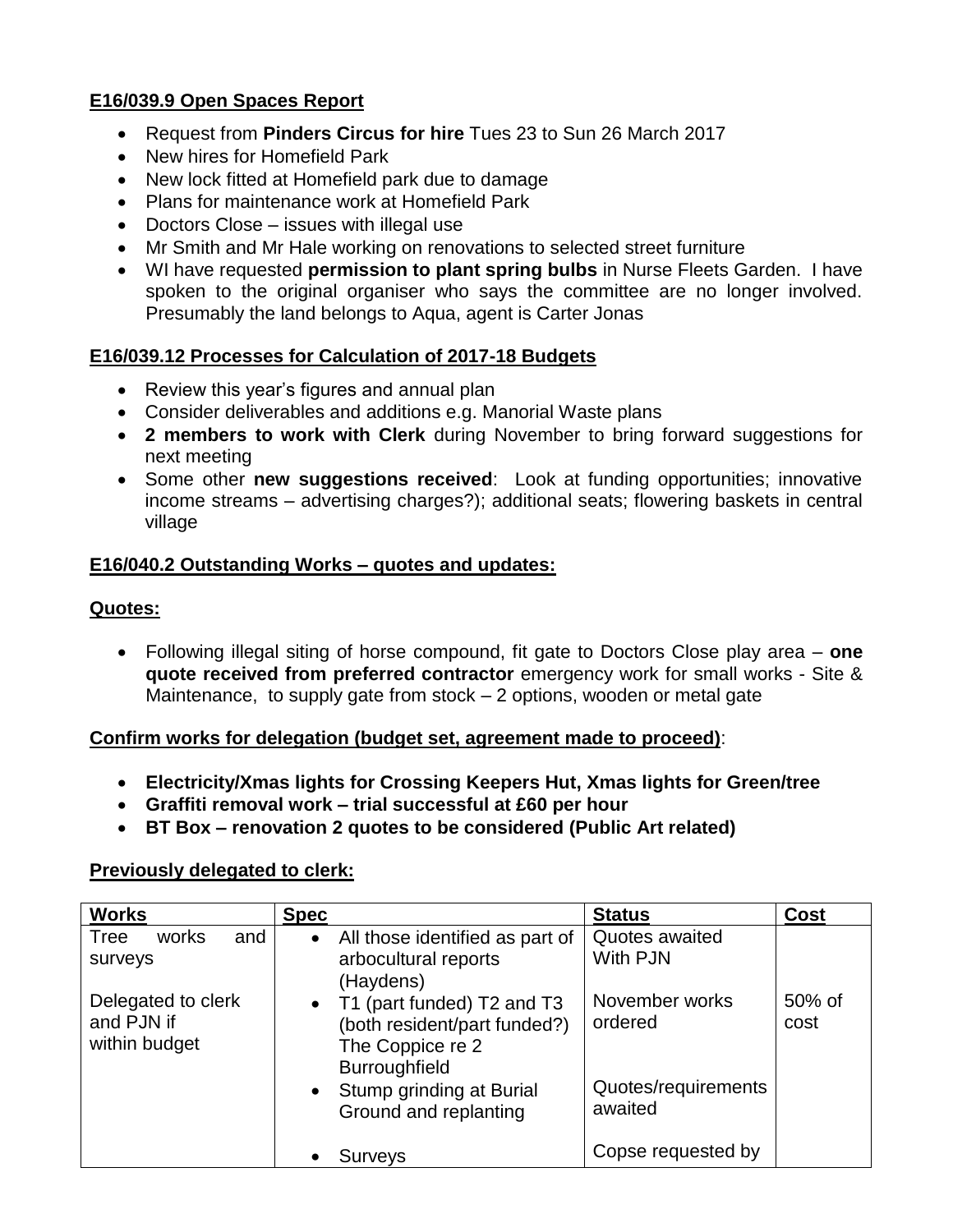|                                                                                                                    |                                                                                                       | <b>PJN</b>                                                                                                                                         |                  |
|--------------------------------------------------------------------------------------------------------------------|-------------------------------------------------------------------------------------------------------|----------------------------------------------------------------------------------------------------------------------------------------------------|------------------|
| Mitre repair boards<br>at Duck Platform<br><b>Clerk</b>                                                            | Repair with iroko                                                                                     | lan Levitt has order<br>and board                                                                                                                  | £155             |
| Gate at village<br>entrance/s<br><b>Clerk</b>                                                                      | Supply and erect 2 175 x 175 posts<br>concrete in including post sleeve<br>and reinstate iron mongery | <b>Steve</b><br>Gill<br>has<br>carried out work                                                                                                    | £170             |
| <b>Homefield Park</b><br>estate railings                                                                           | As per original quote accepted by<br>Council 2014<br>Burial ground similar fencing to be<br>costed    | Works order made<br>(costs<br>be<br>to<br>confirmed per metre                                                                                      |                  |
| Burial ground fence<br>both B1049 and<br>between allotments<br>and BG                                              | PJN supplied spec at meeting 20<br>October                                                            | To be quoted for                                                                                                                                   |                  |
| <b>Clerk</b><br>Purchase and<br>installation of pole<br>for electric at Green<br><b>Clerk</b>                      |                                                                                                       | 3 quotes received -<br>£350 to £450.<br>Additional quote<br>from Balfour Beatty<br>for work on<br>replacement<br>heritage lamp – for<br>discussion | $£350 -$<br>£450 |
| Paint bridge and<br>fence at Green -<br>Free materials -<br>spec received from<br><b>CJF</b><br><b>Clerk</b>       |                                                                                                       | quotes to be sought<br>for Spring work                                                                                                             |                  |
| Purchase of<br>replacement<br>chimney (Rigeons<br>account). Free fitting<br>offer. Fitting door<br>and windows CKH |                                                                                                       | PJN has all items<br>stored                                                                                                                        |                  |
| Work requests sent<br>to S Gill<br><b>Clerk</b>                                                                    |                                                                                                       | PJN has chased -<br>mostly<br>remedial,<br>plus stile                                                                                              |                  |